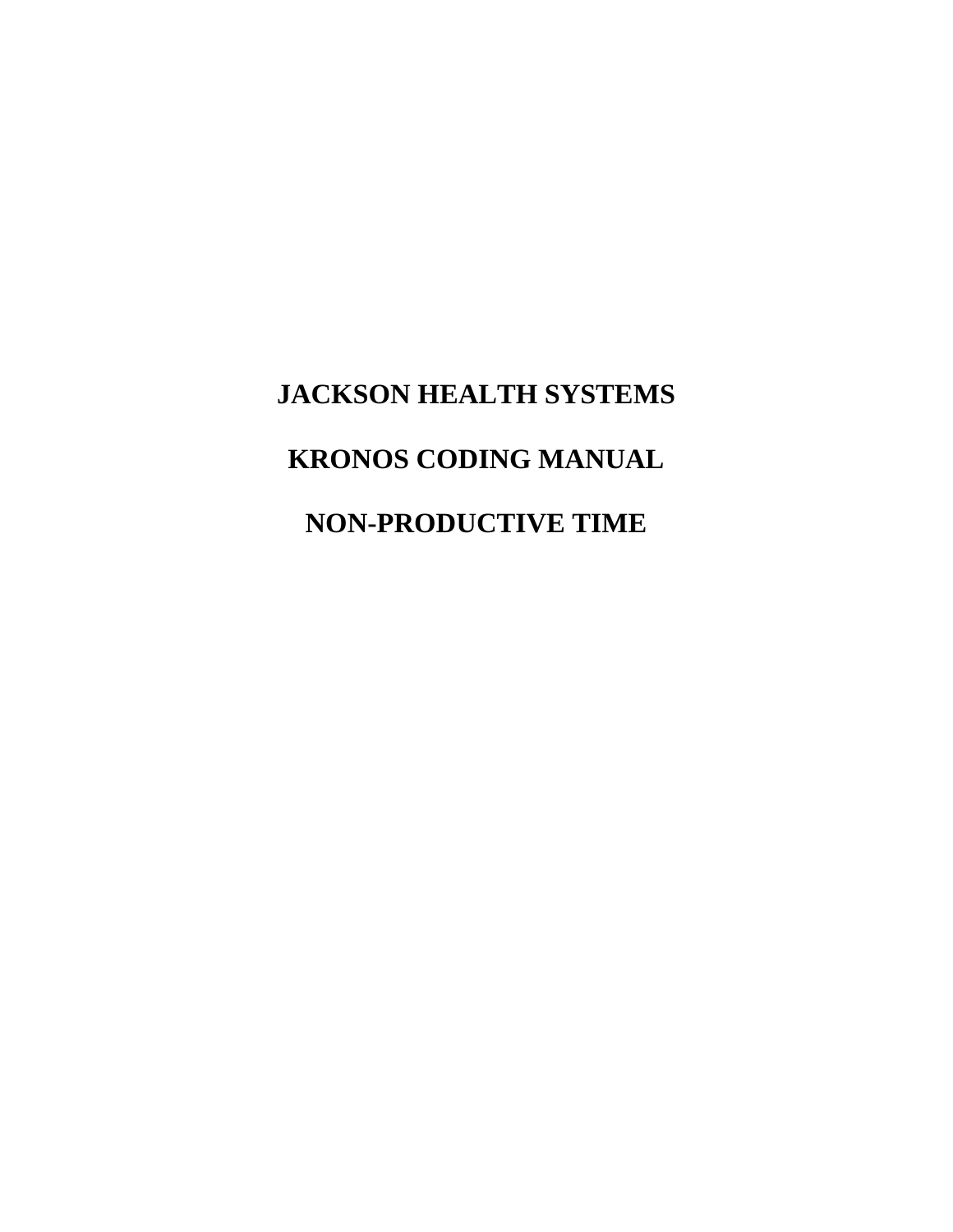### **DEPARTMENT MANAGED ABSENCES**

The following leaves of absences are approved and coded by the home department of the employee

| <b>Absence Type</b>                   | <b>Approval Requirements</b>                                                                                                                                                                                                                | <b>Kronos Codes</b>                                                               |
|---------------------------------------|---------------------------------------------------------------------------------------------------------------------------------------------------------------------------------------------------------------------------------------------|-----------------------------------------------------------------------------------|
| Planned PL                            | Employee should complete Absence<br>Request form, submit to their manager<br>and receive approval in advance of the<br>requested time off                                                                                                   | PlanndPL<br>PLCntOt (Not for Job Basis)<br>PL NoPay<br>Pl Shift 2 (if applicable) |
| Voting                                | Unionized employees only in<br>$accordance$ with Union Contracts $-1$<br>Hour Only                                                                                                                                                          | Voting                                                                            |
| Non-Union Physician Education<br>Days | Non Union physicians should<br>complete form and submit to manager<br>and receive approval in advance of the<br>requested time off.                                                                                                         | MdAdTra                                                                           |
| <b>SEIU RN PAD</b>                    | Job Basis Nurses only in accordance<br>with union contract.                                                                                                                                                                                 | <b>SEIRnPad</b>                                                                   |
| <b>SEIU CRNA &amp; OR PAD</b>         | This absence type is granted by the<br>manager based on the rules of the<br>union contract and not requested by<br>the employee                                                                                                             | <b>SEICnPDA</b><br><b>SEIRnOPA</b>                                                |
| <b>SEIU Social Workers Training</b>   | Employee should complete Absence<br>Request form, submit to their manager<br>and receive approval in advance of the<br>requested educational time off                                                                                       | <b>SEIPfTr</b><br>PL Shift 2 (if applicable)                                      |
| <b>SEIU Physician Education Days</b>  | 40 hours per fiscal year to meet CME<br>requirements. Employee must submit<br>absence request form to their Medical<br>Director indicating the course to be<br>taken and day off needed, and obtain<br>approval before taking the time off. | <b>SEIDrTra</b>                                                                   |
| AFSCME LPN Rest &<br>Recuperation     | Limited to LPN's only and in<br>accordance with the AFSCME<br>Contract, limited to 5 days per year.                                                                                                                                         | AFSLpnRR                                                                          |
| <b>AFSCME</b> Training                | At least 30 days in advance, employee<br>is to complete Absence Request form,<br>submit to their manager and receive<br>approval in advance of the requested<br>days off.                                                                   | <b>AFSTrain</b><br>PL Shift 2 (if applicable)                                     |
| <b>Unplanned Absence</b>              | Any "FULL DAY" of absence that<br>was not requested "and" approved in<br>advance                                                                                                                                                            | <b>UNplanPL</b><br>PL Shift 2 (if applicable)<br>EIllUnpl<br>UplnPlNP             |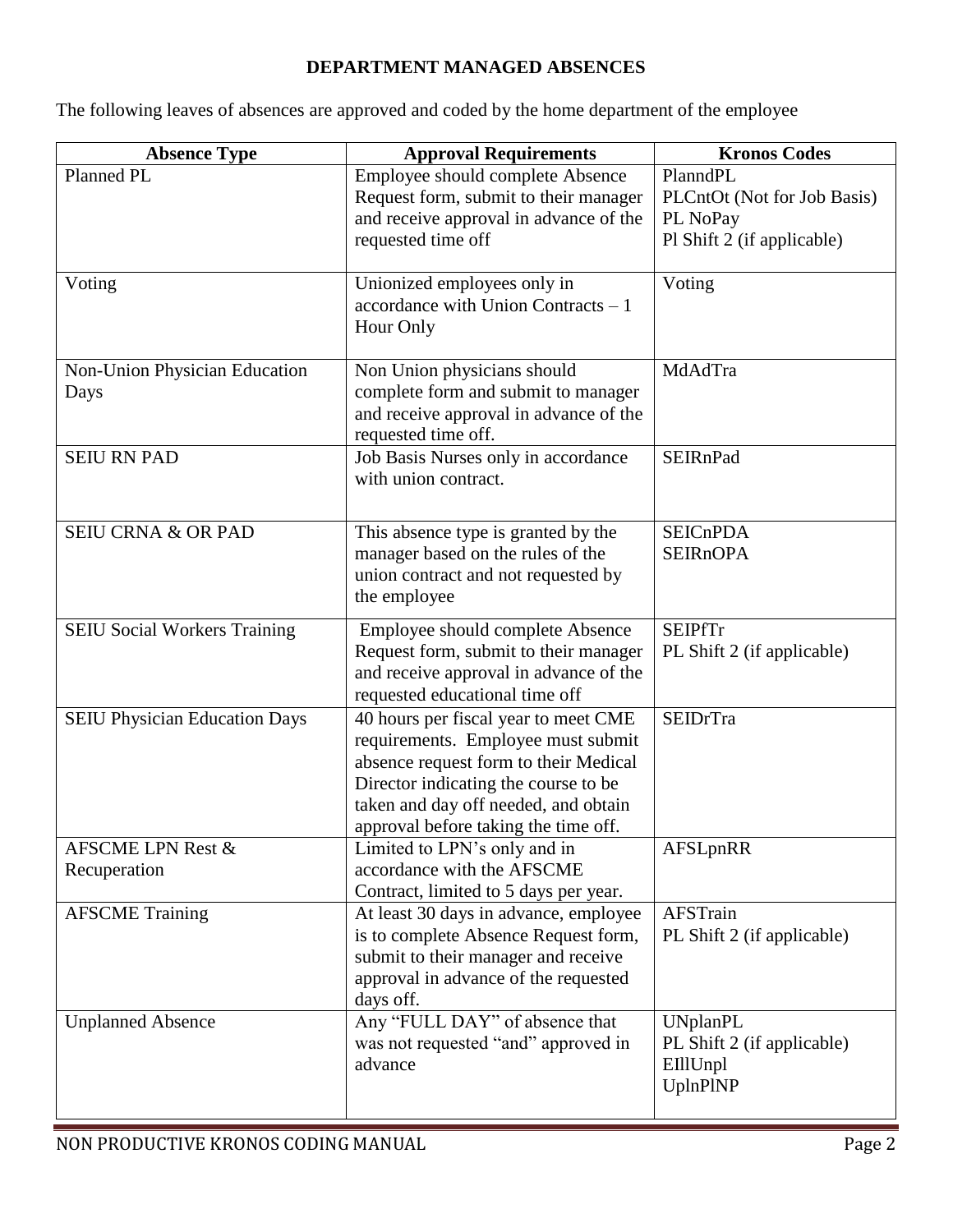| SEIU Training for RN, CRNA, | Employee should complete Absence       |  |
|-----------------------------|----------------------------------------|--|
| Nurse Midwife, and CRNA's   | Request form, submit to their manager  |  |
|                             | and receive approval in advance of the |  |
|                             | requested educational time off.        |  |
|                             | Requested day should be on a day       |  |
|                             | scheduled and not a day off.           |  |
|                             | Employees must report the approved     |  |
|                             | days to Matrix and provide proof of    |  |
|                             | class within 14 days of the EDAY.      |  |

### MATRIX MANAGED REASONS FOR LEAVE

Military Active Duty Military Reserve Duty Funeral/ Bereavement Education Leave (2 weeks or more) Jury Duty Court Witness Leave Medical Leave of Absence Extended Personal Leave of Absence (31 days or more or for any amount of time immediately following a previously approved and exhausted leave) FMLA Miami Dade FMLO Domestic Partner Leave Paid Veteran's Leave

### **CODING UNPLANNED PERSONAL**

The Unplanned Personal pay rule has specific rules as it relates to when an employee can be paid using their extended illness bank. The rule is tied to an employee's Seniority date and years of service for the first 3 days only.

| <b>Years of Service</b> | <b>CODING</b>    |
|-------------------------|------------------|
| $<$ three years         | Code 24 hours of |
|                         | UnplanPL then    |
|                         | EIllUnpl         |
| $3-10$ years            | Code 16 hours of |
|                         | UnplanPL, then   |
|                         | EIllUnpl         |
| ten years               | Code 8 hours of  |
|                         | UnplanPL, then   |
|                         | EIllUnpl         |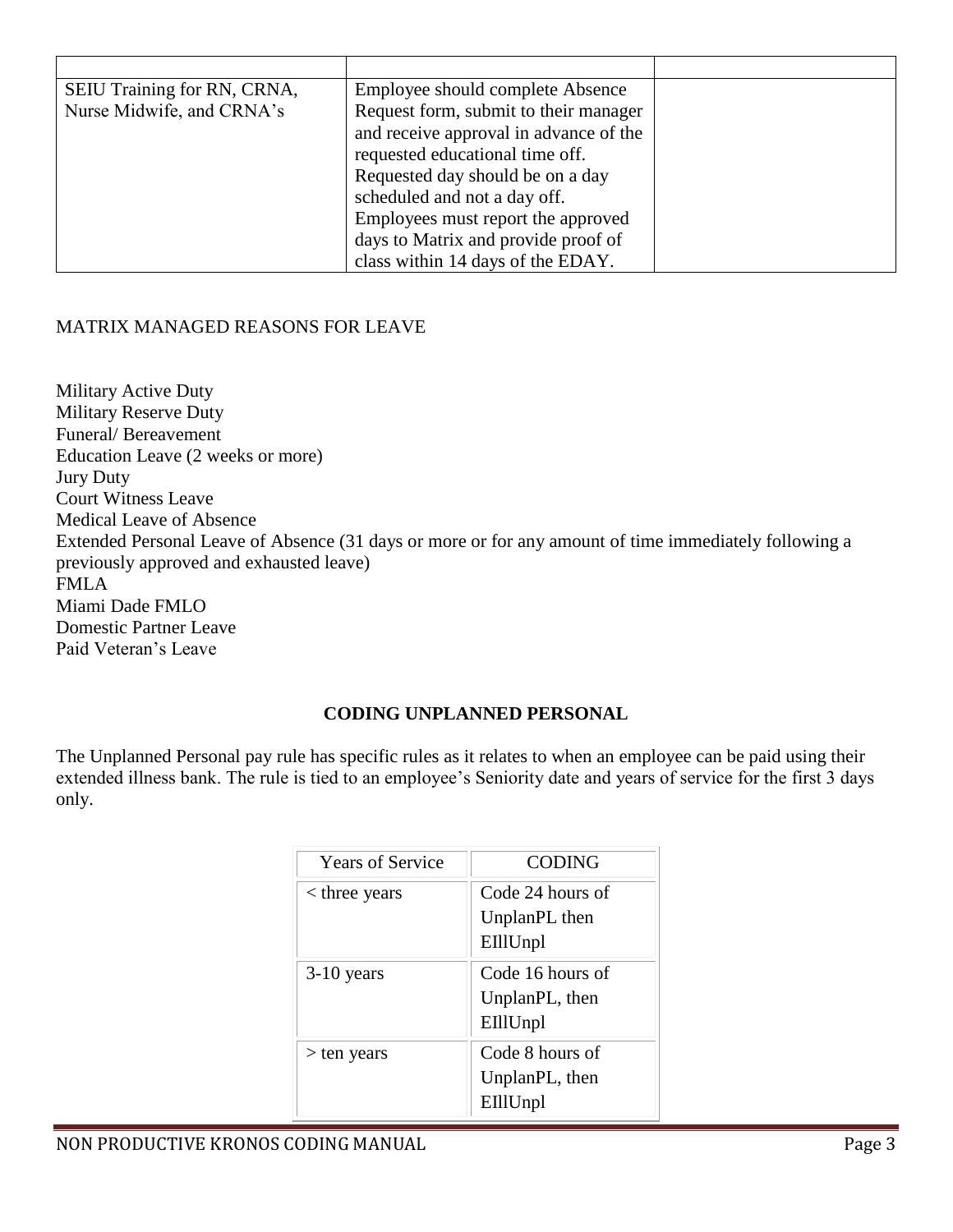Note: Refer to Employee Accrual tab from the employee's timecard for specific employee instructions. For Example, "KR400  $08$ " = Use 8 hours of PLU first, and then code extended illness EIU thereafter.

| Smith, John |                  | $  \mathbf{v}   \cdot   _{10f1}$ 111111 |                   |                                                                                   | X      |
|-------------|------------------|-----------------------------------------|-------------------|-----------------------------------------------------------------------------------|--------|
|             |                  |                                         |                   | SMITH, JOHN                                                                       |        |
|             |                  | $c$ i $\cdot$<br>$\bullet$ .            | 鸙                 |                                                                                   |        |
|             | Quick<br>Actiona | Sign Off<br>View                        | Aporu<br>Actio    | Pay Rule:                                                                         |        |
|             |                  | Date                                    | S)                | beginning of time - forever; RN 08 JB                                             |        |
| $+$         | $\times$         | Sun 3/06                                |                   | <b>Accrual Profile:</b>                                                           |        |
|             |                  |                                         |                   | 5/20/2018 - forever: KR400_08                                                     |        |
| $+$         | $\pmb{\times}$   | Mon 3/07                                | 7:00A             | <b>Employment Terms:</b>                                                          |        |
| $+$         | $\pmb{\times}$   |                                         |                   |                                                                                   |        |
| $+$         | $\pmb{\times}$   | Tue 3/08                                | 7:00A             | Primary Account(s):<br>2/06/2011-forever 1000/62605/1162/./././. Jackson Memorial |        |
| $+$         | $\pmb{\times}$   | Wed 3/09                                | 7:00A             | Hospital/Newborn Intensive Care/Nurse Manager/{.}/././.                           |        |
| $+$         | $\pmb{\times}$   | Thu 3/10                                | 7:00A<br>Manager: |                                                                                   |        |
| $+$         | $\pmb{\times}$   | Fri 3/11                                | 7:00A             | Smith, John, RN<br><b>Attendance Profile:</b>                                     |        |
| $+$         | $\times$         | Sat 3/12                                |                   |                                                                                   |        |
| $+$         | $\times$         | Sun 3/13                                |                   | Daily: 8.0 Weekly: 40.0 Per Pay Period: 80.0                                      |        |
| $+$         | $\pmb{\times}$   | Mon 3/14                                | 7:00A             |                                                                                   |        |
| $+$         | $\pmb{\times}$   | Tue 3/15                                | 7:00 Annassumm    | <b>TUUAM</b>                                                                      | 3.3UMM |
| $+$         | $\pmb{\times}$   | Wed 3/16                                | 7:00AM-3:30PM     | 7:00AM                                                                            | 3:30PM |

Unplanned personal is used first, then unplanned extended illness according to the seniority date for the first 3 days only, and only if extended illness time is available.

If your employee does not have an extended illness bank, you must continue to pay UnplanPL. If there is no PL bank available, you must code UPlnPlNP

Any employee calling out sick for 4 days or more may be re-directed to call Matrix at 1-877 202-0055 if eligible for FMLA. Do not remove the coding for Absence Days 1, 2 and 3. Once the employee calls Matrix, the codes will be automatically populated for Day 4 forward

If your employee is absent for less than a full day, you must code Early Out PL or Late In PL. Unplanned is never to be used for partial day absences.

### **\*\*SPECIAL RULES FOR MEMBERS OF COMPANIES 100, 110, 200, 210, 220, 300, 310, 320 (nonunion)\*\***

Extended illness will be coded from the first day of the unplanned absence pattern if the employee is calling out sick. Employees who are part of this employment group, do not have to use any PL time unless they do not have any Extended Illness time or run out of Extended Illness during their absence.

.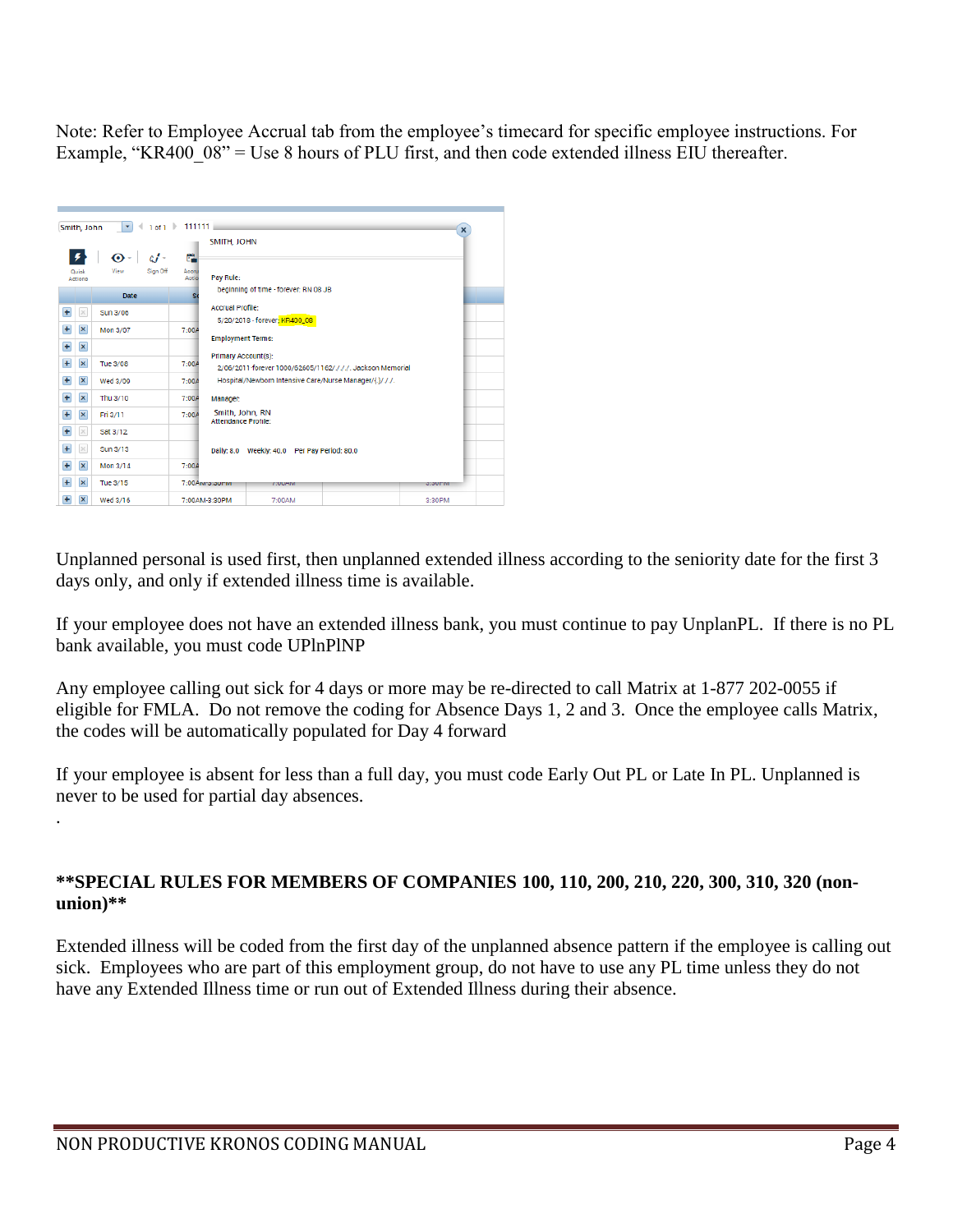| <b>Pay Rule Distribution - SH2</b> |                     |                                    |              |                |                    |  |  |
|------------------------------------|---------------------|------------------------------------|--------------|----------------|--------------------|--|--|
|                                    |                     |                                    | <b>SHIFT</b> | <b>SHIFT</b>   |                    |  |  |
| <b>PAY RULE</b>                    | <b>PAY RULE</b>     | <b>Schedule with Split SHIFT 2</b> | $\mathbf{1}$ | 2 <sup>2</sup> | <b>TOTAL HOURS</b> |  |  |
| A11JB                              | AFSCME 11 JB        | 7am-730pm                          | 7.50         | 4.00           | 11.50              |  |  |
| A1140                              | AFSCME 11.5-40      | 7am-730pm                          | 7.50         | 4.00           | 11.50              |  |  |
| A1140 D                            | AFSCME 11.5-40 D    | 7am-730pm                          | 7.50         | 4.00           | 11.50              |  |  |
| A1236                              | <b>AFSCME 12-36</b> | 7am-730pm                          | 7.50         | 4.50           | 12.00              |  |  |
| <b>ACOMB</b>                       | AFSCME COMBO        | 7am-730pm                          | 7.50         | 4.50           | 12.00              |  |  |
| <b>ACOMB</b>                       | AFSCME COMBO        | 7am-1130pm                         | 7.50         | 8.50           | 16.00              |  |  |
| ACOM D                             | AFSCME COMBO D      | 7am-730pm                          | 7.50         | 4.50           | 12.00              |  |  |
| ACOM D                             | AFSCME COMBO D      | 7am-1130pm                         | 7.50         | 8.50           | 16.00              |  |  |
| APT                                | <b>AFSCME PT</b>    | 7am-730pm                          | 7.50         | 4.00           | 11.50              |  |  |
| GPT                                | <b>GSA PT</b>       | 7am-730pm                          | 7.50         | 4.00           | 11.50              |  |  |
| N1140                              | NON-U 11.5-40       | 7am-730pm                          | 7.50         | 4.00           | 11.50              |  |  |
| <b>NCOMB</b>                       | NON-U COMBO         | 7am-1130pm                         | 7.50         | 8.50           | 16.00              |  |  |
| <b>PCOMB</b>                       | PROF COMBO          | 7am-1130pm                         | 0.00         | 16.00          | 16.00              |  |  |
| <b>PJCMB</b>                       | PROF COMBO JB       | 7am-1130pm                         | 0.00         | 16.00          | 16.00              |  |  |
| R08JB                              | <b>RN 08 JB</b>     | 9am-530P                           | 5.50         | 2.50           | 8.00               |  |  |
| R0840                              | RN 08-40            | 9am-530P                           | 5.50         | 2.50           | 8.00               |  |  |
| R0840                              | RN 08-40            | 830am-5P                           | 6.00         | 2.00           | 8.00               |  |  |
| R <sub>10</sub> JB                 | <b>RN 10 JB</b>     | 830am-7p                           | 6.00         | 4.00           | 10.00              |  |  |
| R1040                              | RN 10-40            | 830am-7p                           | 6.00         | 4.00           | 10.00              |  |  |
| R11JB                              | RN 11.5 JB          | 7am-730pm                          | 7.50         | 4.00           | 11.50              |  |  |
| R1140                              | RN 11.5-40          | 7am-730pm                          | 7.50         | 4.00           | 11.50              |  |  |
| R1236                              | RN 12-36            | 7am-730pm                          | 7.50         | 4.50           | 12.00              |  |  |
| R1340                              | RN 13-40            | 7am-830pm                          | 7.50         | 5.50           | 13.00              |  |  |
| R1440                              | RN 14-40            | 7am-930pm                          | 7.50         | 6.50           | 14.00              |  |  |
| <b>RCOMB</b>                       | RN COMBO            | 7am-730pm                          | 7.50         | 4.50           | 12.00              |  |  |
| <b>RCOMB</b>                       | RN COMBO            | 7am-1130pm                         | 7.50         | 8.50           | 16.00              |  |  |
| <b>RCOMB</b>                       | <b>RN COMBO</b>     | 7am - 9:30pm                       | 7.50         | 6.50           | 14.00              |  |  |
| <b>RJCMB</b>                       | RN COMBO JB         | 7am-730pm                          | 7.50         | 4.50           | 12.00              |  |  |
| <b>RJCMB</b>                       | RN COMBO JB         | 7am-1130pm                         | 7.50         | 8.50           | 16.00              |  |  |
| <b>RCOMP</b>                       | RN COMPRESS         | 7am-730pm                          | 9.33         | 4.00           | 13.33              |  |  |
| <b>RPT</b>                         | <b>RN PT</b>        | 7am-730pm                          | 7.50         | 4.00           | 11.50              |  |  |

## **KRONOS – EDITING\_SHIFT DIFFERENTIAL PAY RULES**

# **AFSCME**

Employees scheduled to work 12 hours or longer shifts that begin between 6:30AM and 9:30AM are entitled to Shift 2 for all hours scheduled after 3:00PM. Employees whose time cards show 11.5 hrs in the daily totals are also included.

# **DO NOT PAY SHIFT DIFFERENTIAL ON ANY AFSCME EXTENDED ILLNESS TIME**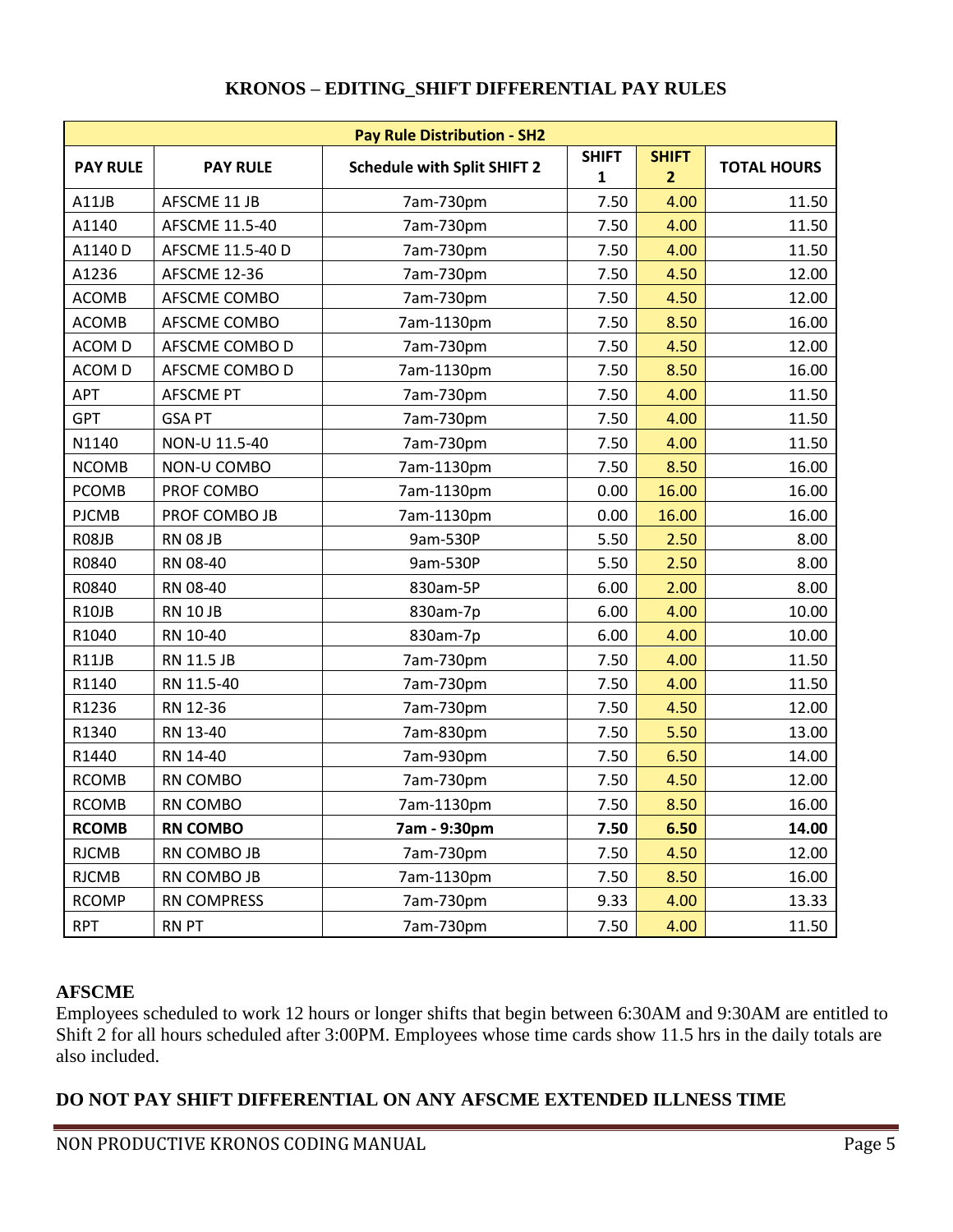#### **SEIU-Nurses and Professionals**

Shift 2 will be paid for all hours scheduled after 3:00PM if the shift ends 5:00PM or later.

#### **SEIU-Attending Physicians**

This bargaining unit does not receive the shift 2 differential

#### **If the employee is eligible for PL Shift 2:**

- 1. Do not add PL Shift 2 to the No Pay leave code where No Pay is for the entire shift
- 2. Partial number of PL Shift 2 hours will be given when part of the leave is PAID and part is UNPAID
	- a) Only give up to the maximum number of hours of PL Shift 2 that is PAID and eligible
	- b) Only give PL Shift 2 if there are enough hours in PL bank to cover shift 1
- 3. If the employee is scheduled for 7am to 7:30pm and Kronos shows a True Shift 2 or True Shift 3, the True Shift will over-rule. Do Not Add the Shift 2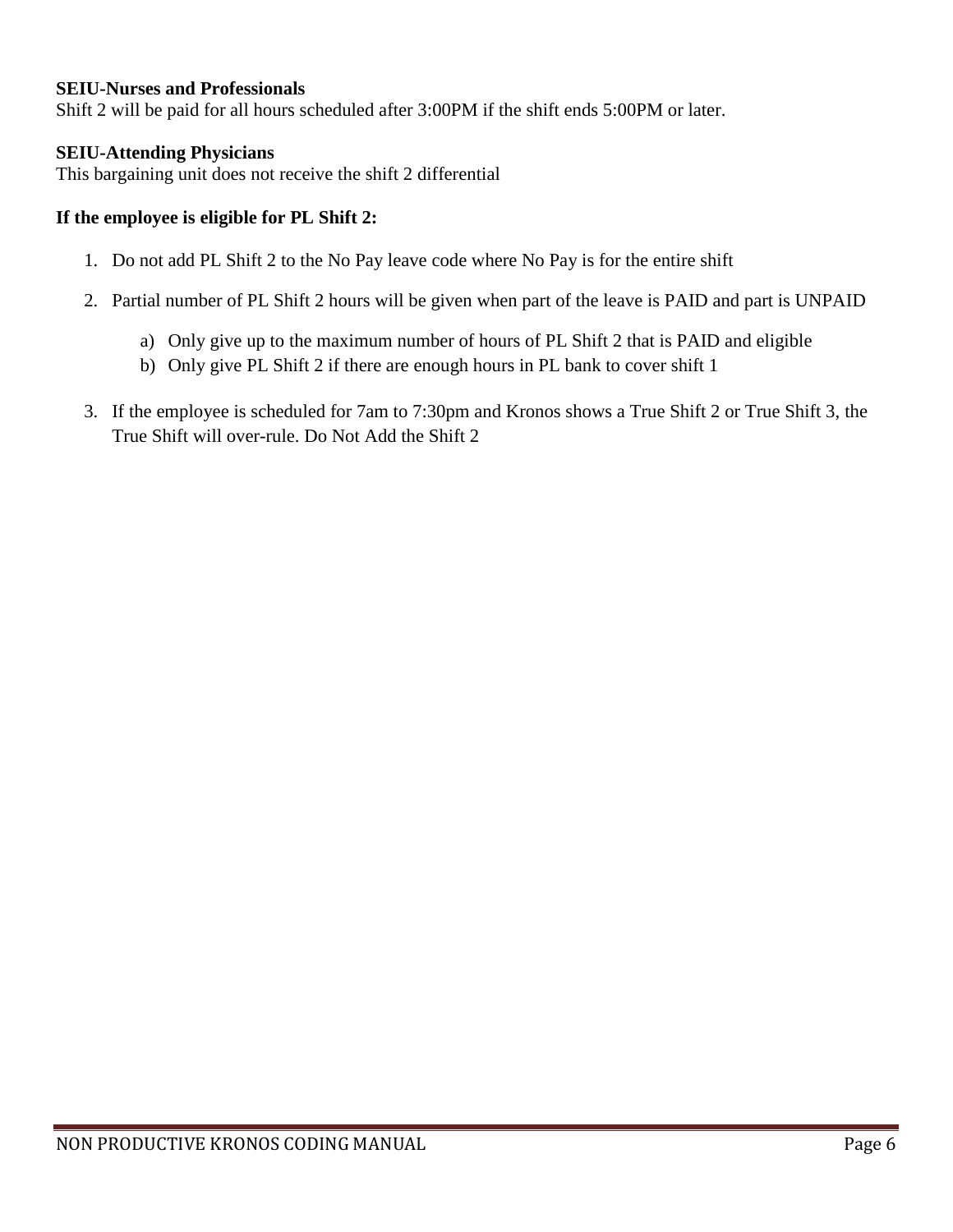**Jackson Party** Miracles made daily.

# **NEW ABSENCE REQUEST FORM**

|                                                                                                                                                                   |                       |  | ABSENCE REQUEST FORM                                                                                                     |    |                      |                       |                           |  |
|-------------------------------------------------------------------------------------------------------------------------------------------------------------------|-----------------------|--|--------------------------------------------------------------------------------------------------------------------------|----|----------------------|-----------------------|---------------------------|--|
|                                                                                                                                                                   | <b>LAST</b>           |  | <b>FIRST</b>                                                                                                             | MI | <b>LAWSON ID</b>     |                       | <b>DEPARTMENT</b><br>$\#$ |  |
| <b>EMPLOYEE NAME</b>                                                                                                                                              |                       |  |                                                                                                                          |    |                      |                       |                           |  |
| <b>CONTACT INFO</b>                                                                                                                                               | <b>WORK</b>           |  |                                                                                                                          |    | <b>ALTERNATE</b>     |                       |                           |  |
| <b>LEAVE START</b><br><b>DATE</b>                                                                                                                                 | <b>LEAVE END DATE</b> |  | <b>RETURN TO WORK</b><br><b>DATE</b>                                                                                     |    | TOTAL TIME REQUESTED |                       |                           |  |
|                                                                                                                                                                   |                       |  |                                                                                                                          |    | <b>HRS</b>           |                       | <b>MIN</b>                |  |
|                                                                                                                                                                   |                       |  | Please check one of the boxes below (One Request Per Form)                                                               |    |                      |                       |                           |  |
| <b>GSAF PAID ADMINISTRATIVE</b><br><b>DAYS</b>                                                                                                                    |                       |  | SEIU SOCIAL WORKER TRAINING                                                                                              |    |                      |                       |                           |  |
| <b>VOTING</b>                                                                                                                                                     |                       |  | <b>AFSCME TRAINING</b>                                                                                                   |    |                      |                       |                           |  |
| <b>JACKSON MANDATED</b><br><b>TRAINING</b><br>(MUST LIST CLASS AND<br><b>LOCATION OF</b><br><b>TRAINING</b> )<br><b>DIRECTOR SIGNATURE</b><br><b>REQUIRED FOR</b> |                       |  | <b>AFSCME REST &amp; RECUPERATION</b>                                                                                    |    |                      |                       |                           |  |
| <b>NON-UNION PHYSICIAN</b><br><b>EDUCATION DAYS</b>                                                                                                               |                       |  | <b>BUSINESS ADMINISTRATIVE LEAVE</b><br><b>ALL TRAINING OFF CAMPUS - VP</b><br>SIGNATURE REQUIRED FOR<br><b>APPROVAL</b> |    |                      |                       |                           |  |
| <b>SEIU RN PAD</b>                                                                                                                                                |                       |  | <b>SEIU PHYSICIAN EDUCATION DAYS</b>                                                                                     |    |                      |                       |                           |  |
| COMMENTS /<br><b>DESCRIPTION</b>                                                                                                                                  |                       |  |                                                                                                                          |    |                      |                       |                           |  |
| <b>EMPLOYEE SIGNATURE</b>                                                                                                                                         |                       |  |                                                                                                                          |    |                      | <b>DATE REQUESTED</b> |                           |  |
|                                                                                                                                                                   |                       |  |                                                                                                                          |    |                      |                       |                           |  |
|                                                                                                                                                                   |                       |  | SUPERVISOR SECTION ONLY                                                                                                  |    |                      |                       |                           |  |
| <b>SUPERVISOR</b>                                                                                                                                                 | <b>LAST</b>           |  | <b>FIRST</b>                                                                                                             | MI |                      | <b>LAWSON</b>         | <b>DEPARTMENT</b>         |  |
| <b>NAME</b>                                                                                                                                                       |                       |  |                                                                                                                          |    |                      | ID                    | #                         |  |
| <b>CONTACT INFO</b>                                                                                                                                               | <b>WORK</b>           |  |                                                                                                                          |    | <b>ALTERNATE</b>     |                       |                           |  |
| <b>SUPERVISOR SIGNATURE</b>                                                                                                                                       |                       |  |                                                                                                                          |    |                      | <b>DATE RECEIVED</b>  |                           |  |
|                                                                                                                                                                   |                       |  |                                                                                                                          |    |                      |                       |                           |  |
| <b>APPROVED</b>                                                                                                                                                   |                       |  | COMMENTS / CHANGES TO LEAVE REQUEST / DENIAL REASON(S)                                                                   |    |                      |                       |                           |  |
| YES NO                                                                                                                                                            |                       |  |                                                                                                                          |    |                      |                       |                           |  |
| * Reminder - Upon approval to update your employee's Kronos timecard (with the exception of BAD, BAD will be sent to the Leave office for coding after approval). |                       |  |                                                                                                                          |    |                      |                       |                           |  |